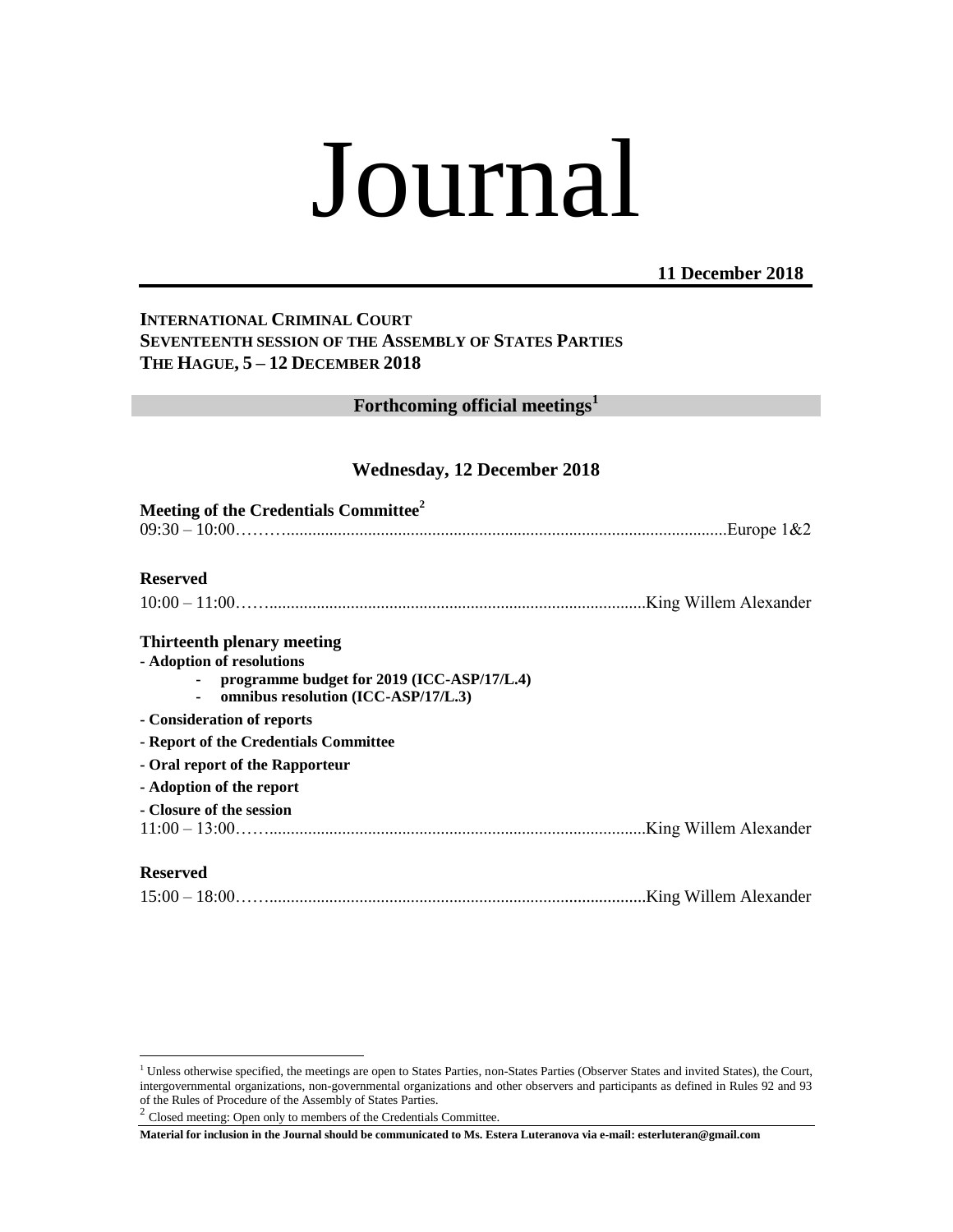# **Other forthcoming meetings**

# **Wednesday, 12 December 2018**

| Bureau meeting <sup>3</sup>                                                              |  |
|------------------------------------------------------------------------------------------|--|
| $08:30-09:30$ Oceania                                                                    |  |
| <b>European Union coordination meeting</b>                                               |  |
|                                                                                          |  |
| Victim Participation in the Transitional Justice Contexts (co-hosted by the Netherlands, |  |
| <b>Uganda, Avocats Sans Frontieres, Impunity Watch and Redress)</b>                      |  |
|                                                                                          |  |

 $\overline{a}$ 

<sup>&</sup>lt;sup>3</sup> Closed meeting: Open only to members of the Bureau.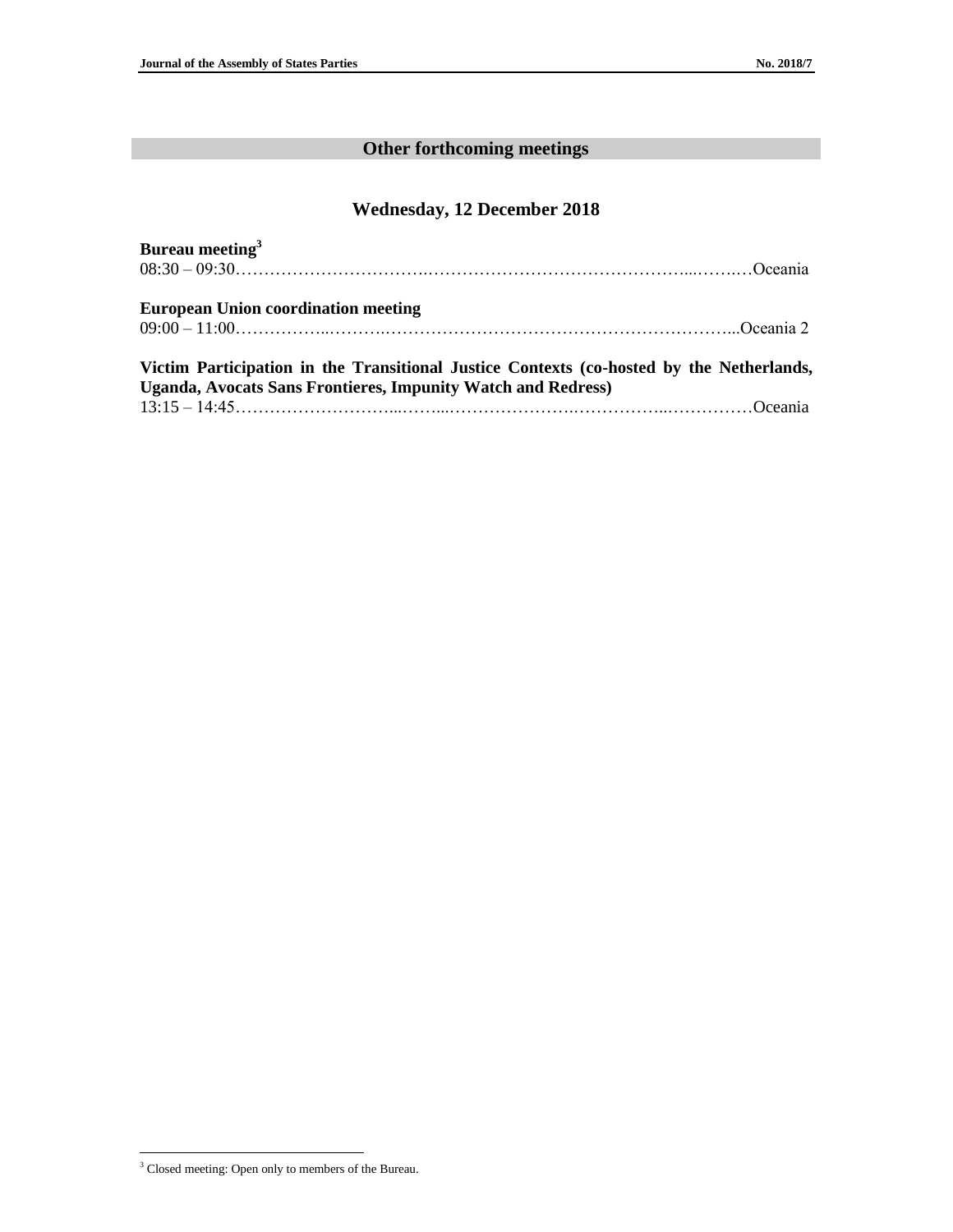# **Exhibits**

| Trauma, healing and hope (hosted by the International Criminal Court) |                                                                                        |
|-----------------------------------------------------------------------|----------------------------------------------------------------------------------------|
|                                                                       |                                                                                        |
| Trust Fund for Victims exhibit (hosted by the Trust Fund for Victims) |                                                                                        |
|                                                                       |                                                                                        |
|                                                                       | Commemorating 20 years of the ICC in Africa through cartoons (co-hosted by the United  |
| <b>Kingdom and Journalist for Justice</b> )                           |                                                                                        |
|                                                                       |                                                                                        |
|                                                                       | Memory Boxes Exhibition: making Afghan victims' memories and stories matter (co-hosted |
|                                                                       | by the Islamic Republic of Afghanistan, the Permanent Representation of the Kingdom of |
|                                                                       | Belgium to the International Institutions in The Hague, Canada, the Afghanistan Human  |
|                                                                       | Rights and Democracy Organization (AHRDO), and the International Institute of Social   |
| <b>Studies (ISS))</b>                                                 |                                                                                        |
|                                                                       |                                                                                        |

 $\overline{a}$ 

<sup>&</sup>lt;sup>4</sup> Between conference rooms Africa, Antarctica and Asia.

<sup>5</sup> Between conference rooms Africa, Antarctica and Asia.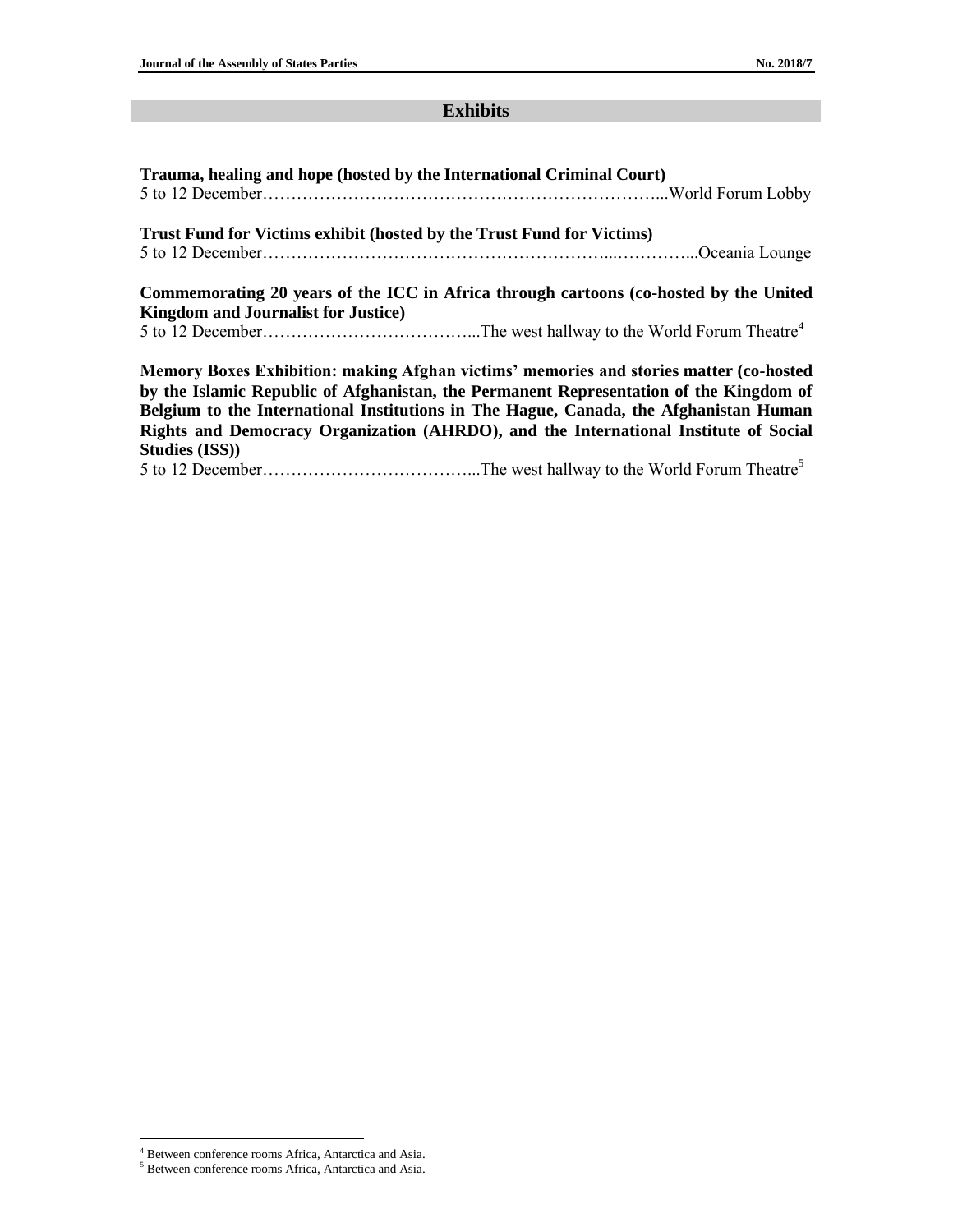#### **Announcements**

**Free WiFi is available in the building.** Password:"worldforum"

**For catering service please contact:** Ms. Johanna Weiland E: johanna.weiland@worldforum.nl T: +31(0)6 120 11 876

| For information and costs of audio/video system, or any special IT need, please |  |  |
|---------------------------------------------------------------------------------|--|--|
| contact:                                                                        |  |  |
| Ms. Johanna Weiland                                                             |  |  |
| E: johanna.weiland@worldforum.nl                                                |  |  |
| $T: +31(0)612011876$                                                            |  |  |

## **Seventeenth session documentation, including daily updated ASP Journal can be found on the website of the Assembly at: https://asp.icc-cpi.int/EN\_Menus/asp/sessions/documentation/17thsession/pages/default.aspx**

**The payment at the restaurant and food counters (World Café and Oceania Lounge) can only be made by card (debit and credit). They do not accept cash.**

#### **Requests for side events/booking of conference rooms**

Rooms for side events and meetings, including those of regional groups or other informal meetings of States, may be reserved by contacting the focal point of the Secretariat, Ms. Estera Luteranova at esterluteran@gmail.com. For inclusion of the side event/meeting to the ASP Journal please provide the focal point with the following information: the title of the event, names of the organizers, and preferred date and time. Modifications to the ASP Journal will be reflected in the following version.

Please kindly note that the Secretariat does not send invitations to side events. The invitations should be sent by organizers for their respective side event.

The participation in side-events taking place within the secure area of the Assembly will be restricted to those who receive accreditation.

## **Subscription to ASP emails**

Delegations who wish to subscribe to ASP mailing list should convey their contact information to the following email: asp@icc-cpi.int. The official ASP emails will be distributed from the following email address only: asp@icc-cpi.int.

## **Handbook**

For further information regarding the session please refer to the Handbook for Participants: https://asp.icc-cpi.int/iccdocs/asp\_docs/ASP17/ASP17.Handbook.27nov18.0930-ENG.pdf.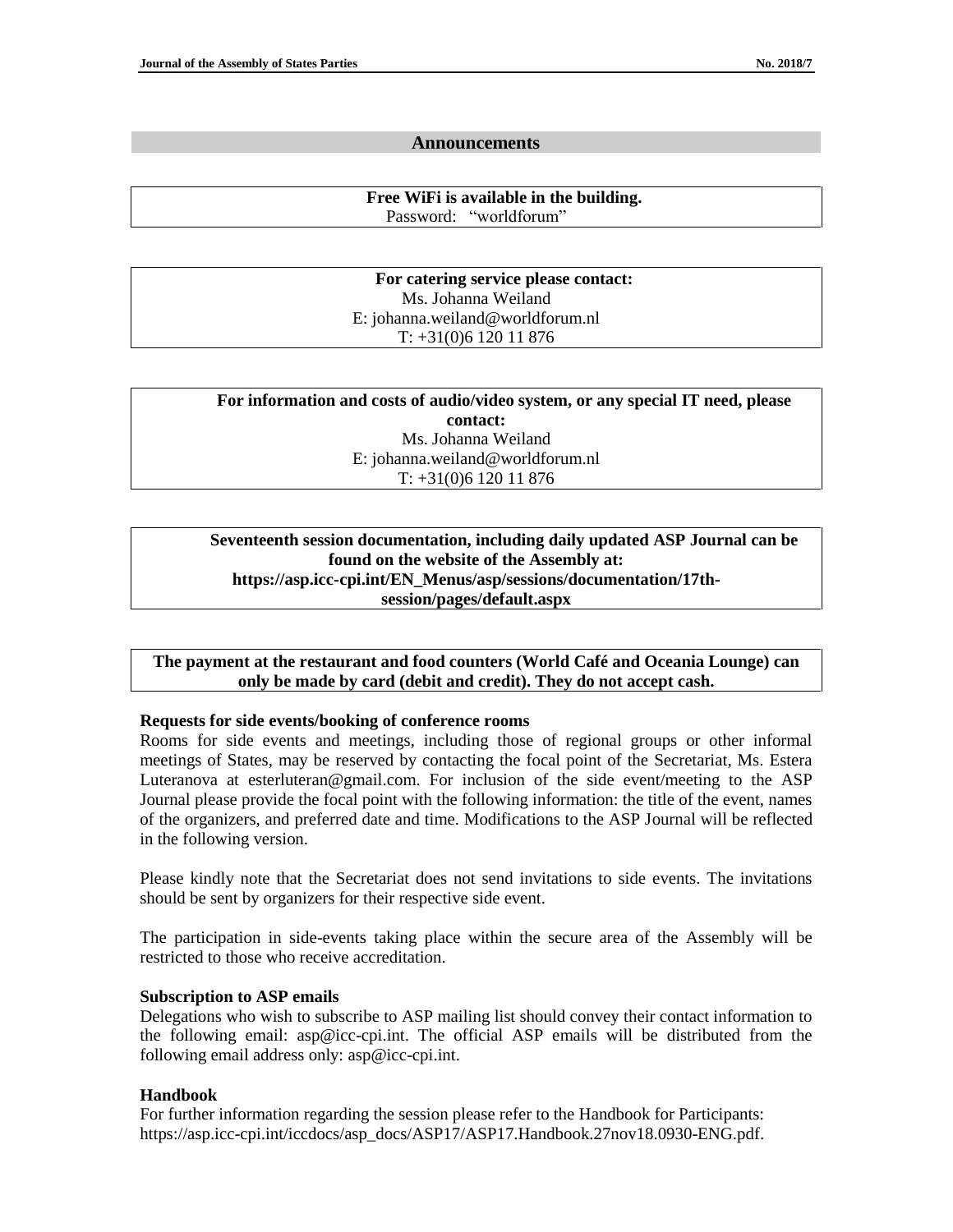#### **Other announcements**

We would like to request side event organizers to keep 15 minutes between (side) events so that the World Forum can clean and tidy up the room before the next scheduled event.

**\* \* \***